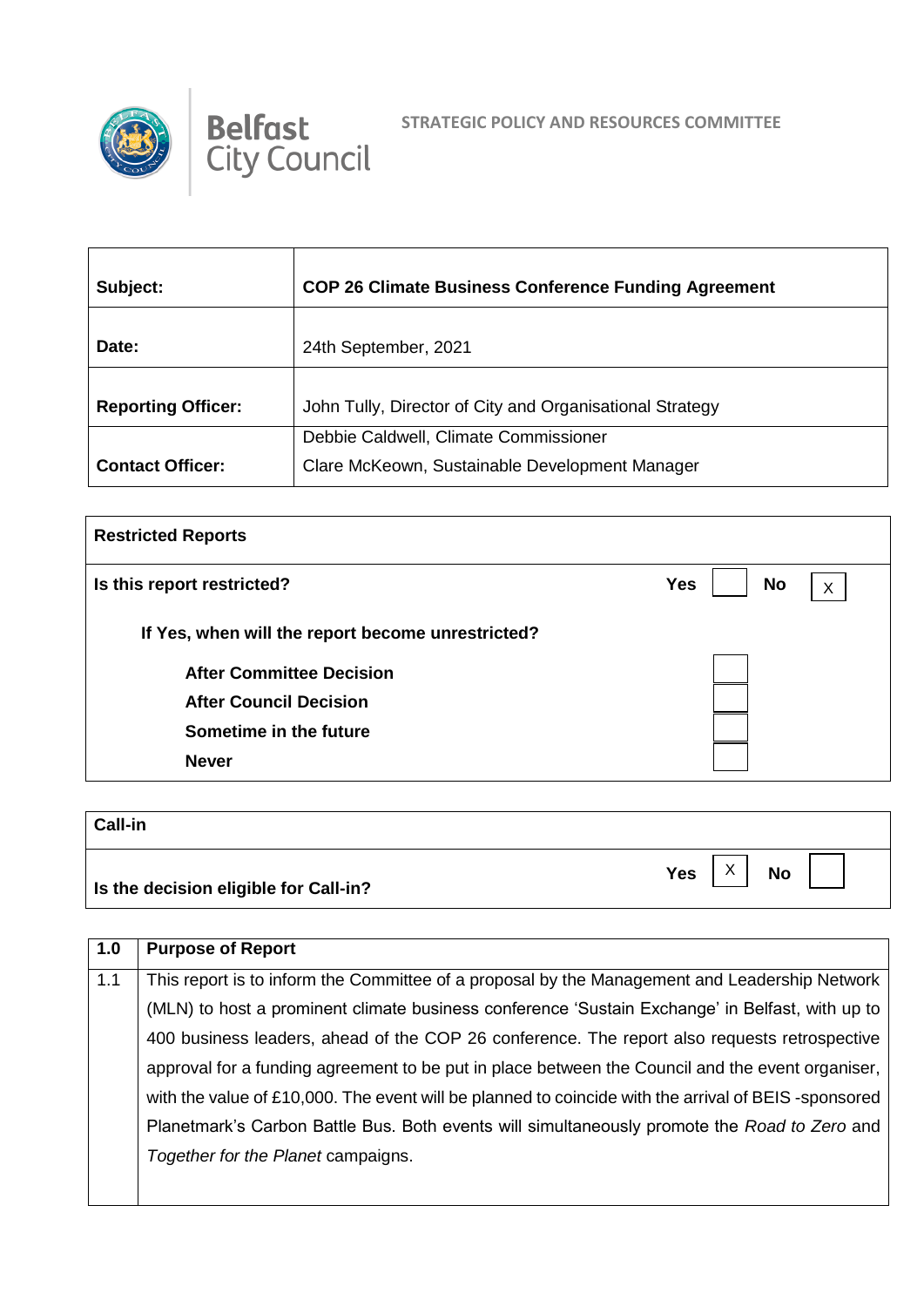| 1.2              | Furthermore, in relation to the COP26 programme, which runs from 1 <sup>st</sup> to 12 <sup>th</sup> November in |
|------------------|------------------------------------------------------------------------------------------------------------------|
|                  | Glasgow, permission is being sought for the Chair of the All Party Working Group on the Climate                  |
|                  | Crisis (Councillor Smyth), and the Chair of the Strategic Policy and Resources Committee                         |
|                  | (Councillor Groogan) to attend events should the opportunity for a delegation to attend arise.                   |
|                  |                                                                                                                  |
| 2.0              | <b>Recommendations</b>                                                                                           |
| 2.1              | The Committee is asked to support this business focused climate conference by retrospectively                    |
|                  | approving a funding agreement to the value of £10,000 be entered into with the event organiser, a                |
|                  | report having previously been submitted to and approved by CMT and Party Group Leaders.                          |
|                  |                                                                                                                  |
| 2.2              | The Committee is also asked to approve the attendance of the Chair of the All Party Working Group                |
|                  | on the Climate Crisis (Councillor Smyth) and the Chair of the Strategic Policy and Resources                     |
|                  | Committee (Councillor Groogan) at events during COP26 in Glasgow, should the opportunity for a                   |
|                  | delegation to attend arise.                                                                                      |
| 3.0              | <b>Main Report</b>                                                                                               |
| $\overline{3.1}$ | <b>Background</b>                                                                                                |
|                  | The United Nations COP 26 Climate Summit in Glasgow in November will bring a sharp focus on                      |
|                  | the role of the business community on delivering on global net zero GHG emissions by 2050. It will               |
|                  | also challenge business to radically reduce their environmental impact both directly and indirectly              |
|                  | through their supply chains. It is a truly transformative time for businesses as they address climate            |
|                  | risks and identify new opportunities in the green economy. The transition is not straightforward.                |
|                  | Businesses need help in securing cleaner power, heat and transport solutions. They need help in                  |
|                  | navigating new markets to find more environmentally sustainable solutions in their supply chain,                 |
|                  | and they need to do it fast. There has never been a more important time to find specialist help to               |
|                  | navigate the transition, and to educate inform and engage by sharing the existing knowledge and                  |
|                  | exemplar experience of those at the forefront of the transition.                                                 |
|                  |                                                                                                                  |
|                  | <b>Purpose and Format of Event</b>                                                                               |
| 3.2              | The event will be planned to deliver on the objectives above and will connect local business leaders             |
|                  | with international thought leaders with those at the forefront of the transition locally.                        |
|                  | The event will ideally take place as a hybrid event with the Carbon Bus campaign that will bring                 |
|                  | 100 local leaders (primarily business leaders but also those from the public, NDPB and third                     |
|                  | sectors) together in-person for a half day with some or all of the event streamed live to a mass                 |
|                  | (400+) virtual audience of additional local leaders, thus ensuring the message has reach and that                |
|                  | partners get a level of profile, amongst the NI business / leadership community, to justify their                |
|                  | investment.                                                                                                      |
|                  |                                                                                                                  |
|                  |                                                                                                                  |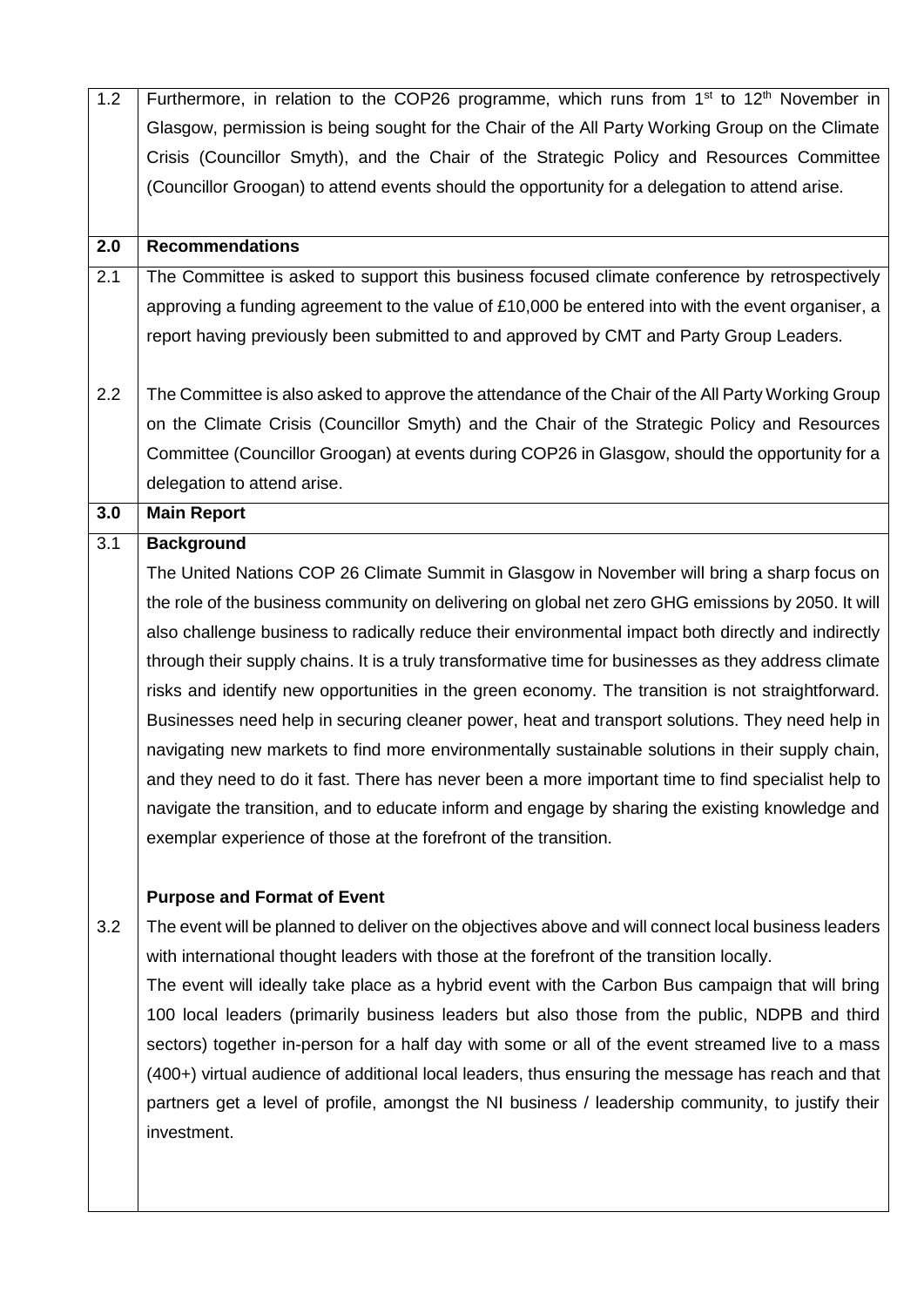|     | <b>Opening Address and format</b>                                                                     |
|-----|-------------------------------------------------------------------------------------------------------|
| 3.3 | The opening keynote address will be delivered by an authoritative political or business leader who    |
|     | will focus on the business threat of the climate crisis, the legacy of COP 26 and the imperative of   |
|     | business to act fast, within the next decade to take advantage of the new global and local business   |
|     | opportunities. The keynote speaker will be followed by a carefully selected line-up of local leaders  |
|     | who will be challenged to share their story (exemplar), insights (expert) or support offering         |
|     | (stakeholder).                                                                                        |
|     | As exemplars these businesses will share their story and associated lessons in an engaging,           |
|     | informative, and entertaining manner. The speakers will encourage and empower other sectoral          |
|     | representative bodies (insurance, banking, hospitality transport and logistics etc) to consider their |
|     | own climate impact and take the first steps on their 'Race To Zero'.                                  |
|     | <b>Management and Leadership Network Experience</b>                                                   |
| 3.4 | Management and Leadership Network (MLN) have previous experience in hosting several large             |
|     | events with 500 + attendees.                                                                          |
|     | Virtual summits organised by Management and Leadership Network include:                               |
|     | Galvanise NI May 2020 - 1400 Business leaders                                                         |
|     | Re- launch July 2020- 900 business leaders                                                            |
|     | Unlearn 2021 December 2020-700 business leaders                                                       |
|     | WELL - February 2021 - 1000 business leaders                                                          |
|     | Leadership SuMMit - February 2020 Prior to first lockdown MLN hosted 500 paying business              |
|     | leaders at Titanic Belfast. BCC was a partner on this event which featured world class speakers       |
|     | including Lord David Puttnam at Titanic Belfast. Podiem and MLN's virtual events have been            |
|     | created and delivered in a 3-4-week lead time (and have consistently attracted business leader        |
|     | audiences of 500+).                                                                                   |
|     | As host, MLN will facilitate the event and invite all speakers to provide their slides in advance so  |
|     | that the idea-sharing session is delivered in a concise, visually impactful and professional          |
|     | manner. This format can be flipped to 100% virtual at short notice should restrictions command.       |
|     | Council will be invited to participate and profile their extensive climate work i.e Mini – Stern      |
|     | Report, and associated Housing and Transport Readiness Assessments, Climate Ambitions                 |
|     | Report, Reset Agenda, internal climate mitigation and adaptation plans and /or the work of the        |
|     | Belfast Climate Commission, Resilience and Sustainability Board etc.                                  |
|     | <b>Legacy Platform and Annual Event</b>                                                               |
| 3.5 | The conference is an opportunity to highlight and celebrate the activity that is already underway in  |

NI. It is intended that this will become an annual event which positions Belfast as a centre of excellence and activity when it comes to businesses and the Race to Zero. It is the intention of the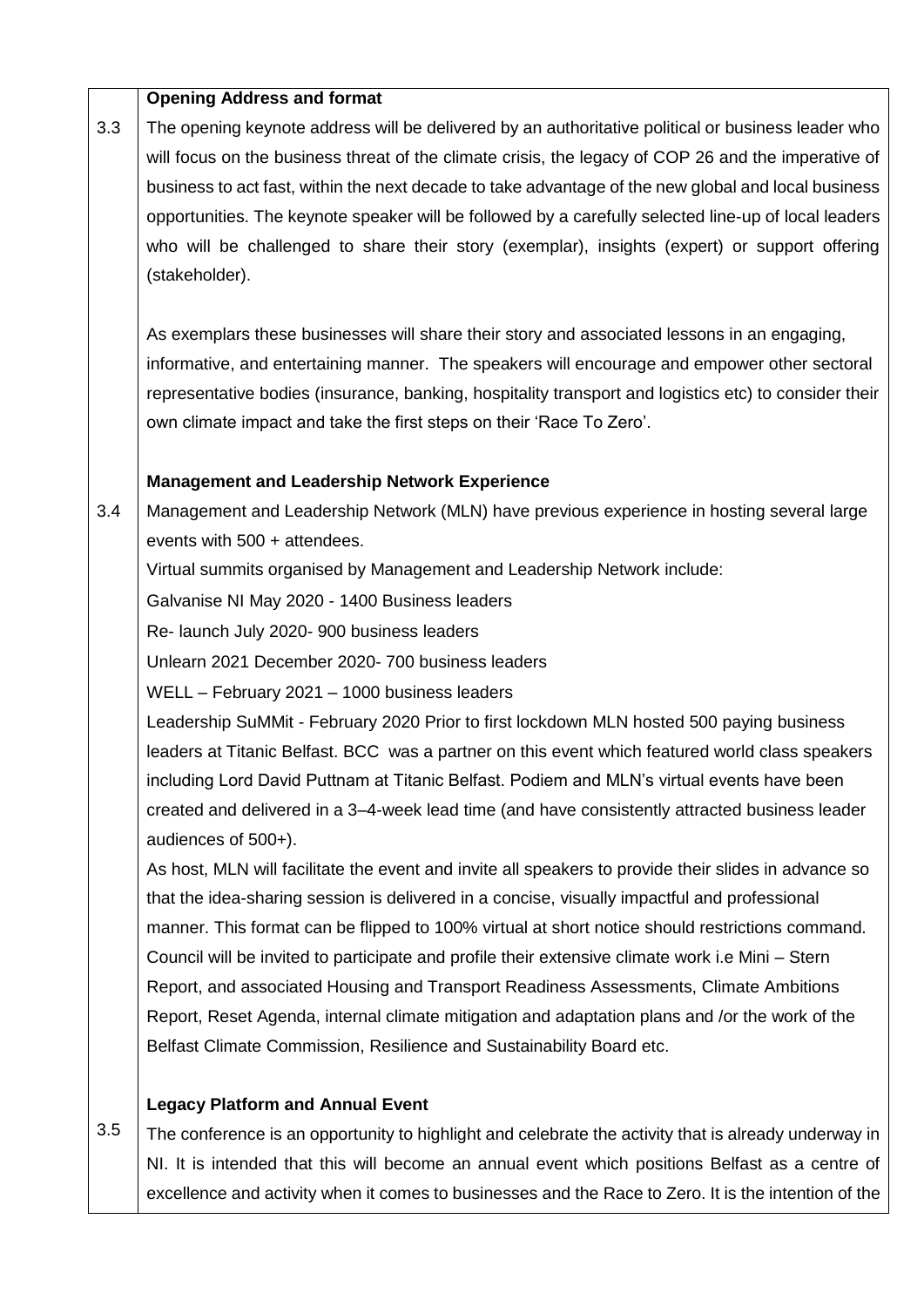organisers to establish an online platform to share the case studies profiled and others available. The climate challenge will inevitably move further up the political and business agenda as we move through the decade and the pace of change on this issue is fast, so there is a need for annual event for the NI business/leadership community to share knowledge, experience and progress and supporting platforms available all year round to share resources.

## **'Lifting the Rock' - Branding**

3.6 The conference will be branded with the theme of 'Lifting the Rock'. It is designed to speak to and encourage participation from those businesses well on their way and those just starting their zerocarbon pathway. It acknowledges the challenges involved in committing to take meaningful action. This 'planet – saving' rock will be heavy for most organisations, and there may well be "creepy crawlies" underneath, but better to honestly assess the realities and create a realistic and robust strategy rather than set the rock back down and opt for greenwashing. Podiem will complete a comprehensive evaluation report on the conference.

### **Date, Venue and Contingence**

3.7 The total cost of the conference will be £60k. Podiem have already secured some corporate sponsorship for the event from Danske bank and are in advanced conversations with Belfast Harbour along with other corporate partners of MLN (energy companies etc).

### **Venue**

3.8 The event will be hosted in a City Centre location (to encourage use of public transport and cycle networks) and this will also allow for the Carbon Bus to be on show at the venue. Should Covid restrictions (due to 3rd wave or variant) rule out any form of in-person gathering then all elements of the event will switch to 100% virtual. This includes profiling and involving the Carbon Bus.

### **Partner Contribution and Profile Benefits**

3.9 If the Council chooses to support the conference it would be profiled as an 'Event Partner' alongside several other lead event partners. The Council brand would be prominent on all event marketing collateral as well as 'at-event'. A Council representative would be invited to participate in the event press launch and MLN would be delighted for the Council to deliver a presentation. Council would also promote the conference through its social media and other relevant communication channels.

# **Financial and Resource Implications**

3.10 £10,000 to support this initiative has been allocated from within the existing City and Organisational Strategy budget.